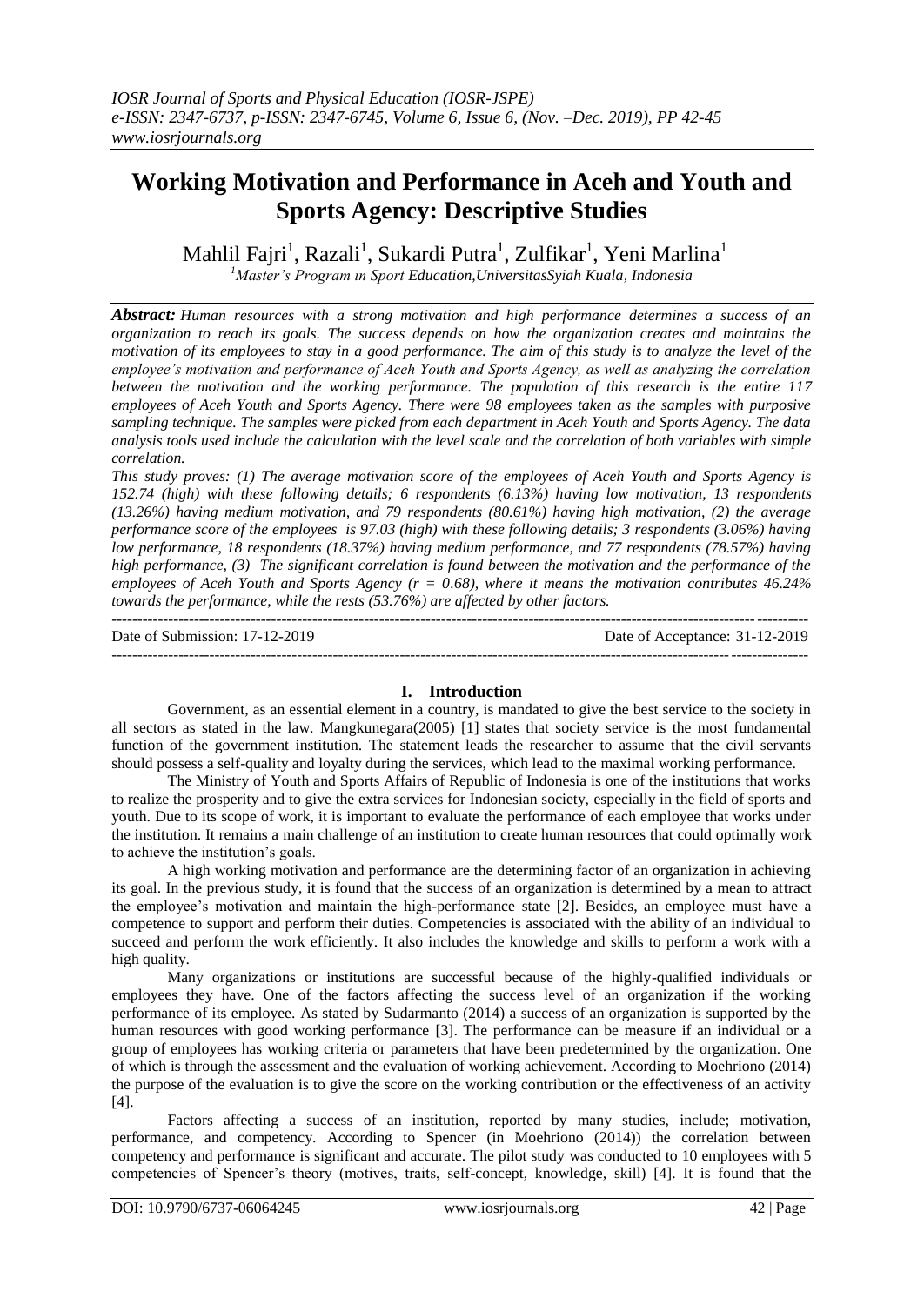knowledge and skill give a percentage under 50%. The second variable was motivation. Each employee needs a motivation to perform their duty well. Darmayanti, et al. (2014) reports that an employee with a strong motivation has a tendency to work optimally [5].

We have observed that the service in the Aceh Youth and Sports Agency is still the state of development, which means the service is not yet optimal. It can be clearly seen that the performance of Aceh Youth and Sports has not yet obtained a recognition. This is ascribed to the unmeasured problems such as internal motivation and performance, whether they fall in qualified or not qualified category, which can be decided from the evaluation of the institution, in this case is Aceh Youth and Sports Agency.

Based on the recapitulation of the attendance list scanning, the absence percentage, from January to February 2019, reached over 50%, which indicates the questionable of the employees to work. Other than that, from the primary data of Aceh Youth and Sports Agency employees, several employees do not work accordingly with the educational merit, thus the working competencies of each employee are still unfulfilling the demand of the agency.

Sports and Youth Agency is a government institution with a role in public, social, and prosperity services, in which it has become a hope for the society, thus the working performance of each employees has to be a priority. This is due to the fact that the main challenge of an institution is on how to create the human resources that can work optimally to reach the goals of the institution. To make the performance in an institution to be optimal, it can be measured by the work performed divided by the standards implemented in the institution. Working performance is a result obtained by the employees according to their respective responsibilities.

Working performance is not independently does its function, however, it correlates with the ability and the motivation. Therefore, according to Keith (2005) there are 2 main factors affecting the individuals' performance; ability and motivation [6]. The theory purposed by Gomez (1999) states that performance = ability x motivation. The ability of an individual can be observed from the competency, knowledge, educational background and skills. Meanwhile motivation of an individual depends on attitude as a fundamental motivation and the environment affecting the motivation.

According to Moeheriono (2009) performance has a significant role because it is associated with the skills of the individuals in performing their works [4]. Meanwhile, according to Suswardji (2012), to achieve a success, it requires a strong fundamental of motivation and performance, leaders, and organization. Thus, motivation and performance are essential to achieve a goal in an organization successfully [8].

Motivation is a basic characteristic of the individuals that allows them to perform a superior work in their job. Motivation is required in an institution to support the success of the work implementation. Principally speaking, motivation is a fundamental required for the employees to create an efficient work, as well as to hon a better competency. Performance and motivation in an organization can emphasize the work and purpose standards, as well as communicate the values and things that should be the working focus of the employees. Moreover, nowadays there many government institutions filled with incompetent employees, proven by the low productivity and difficult measurement of the employee's performance [9]. Therefore, it is necessary to conduct an identification of relevant motivations to improve the performance of the human resources. The aim is to allow the organization to be sustainable in achieving its competitive success [10].

Working performance without being driven by motivation will not run well. An unmotivated person, will only give the minimum efforts in their work. Motivation concept is an important concept in a study of individual working performance. Hence, it can be understood that motivation is an administration of motives, emergence of motives, or things or situation that can give a drive. It can also be said that motivation is a factor driving a person to act with certain ways. Handoko (2001) states that motivation is a personal condition that incentivize an individual to commit on certain desires to achieve an objective [11].

Aceh Youth and Sports Agency is a working unit of a regional device with the responsibilities and authorities to perform a service in a field of youth and sports. These days, the attention should be given to the working standard of the employee, thus the performance of the organization can run well to support the objective of the organization as well as the Aceh government. One of which is by improving the employee's performance through the systematic increase of motivation. Besides, motivation trainings for the employees are important to increase the working spirit, thus can give the best service performance and achievement. The improvement of working ability is done as an effort to improve the fundamental aspects, including the individual knowledge and skills. To increase the working motivation, trainings on the individual mental attitude can also be given to push the satisfaction and the willingness. Therefore, this research aims to analyze the motivation and the performance of the employees of Aceh Youth and Sports Agency.

# **II. Material and Methods**

This research is a descriptive study with a quantitative approach and discussed in a theoretical narrative. This research describes the level of motivation and performance of the employees in Aceh Youth and Sports Agency. According to Sugiyono (2015:53), a descriptive research is a research conducted to investigate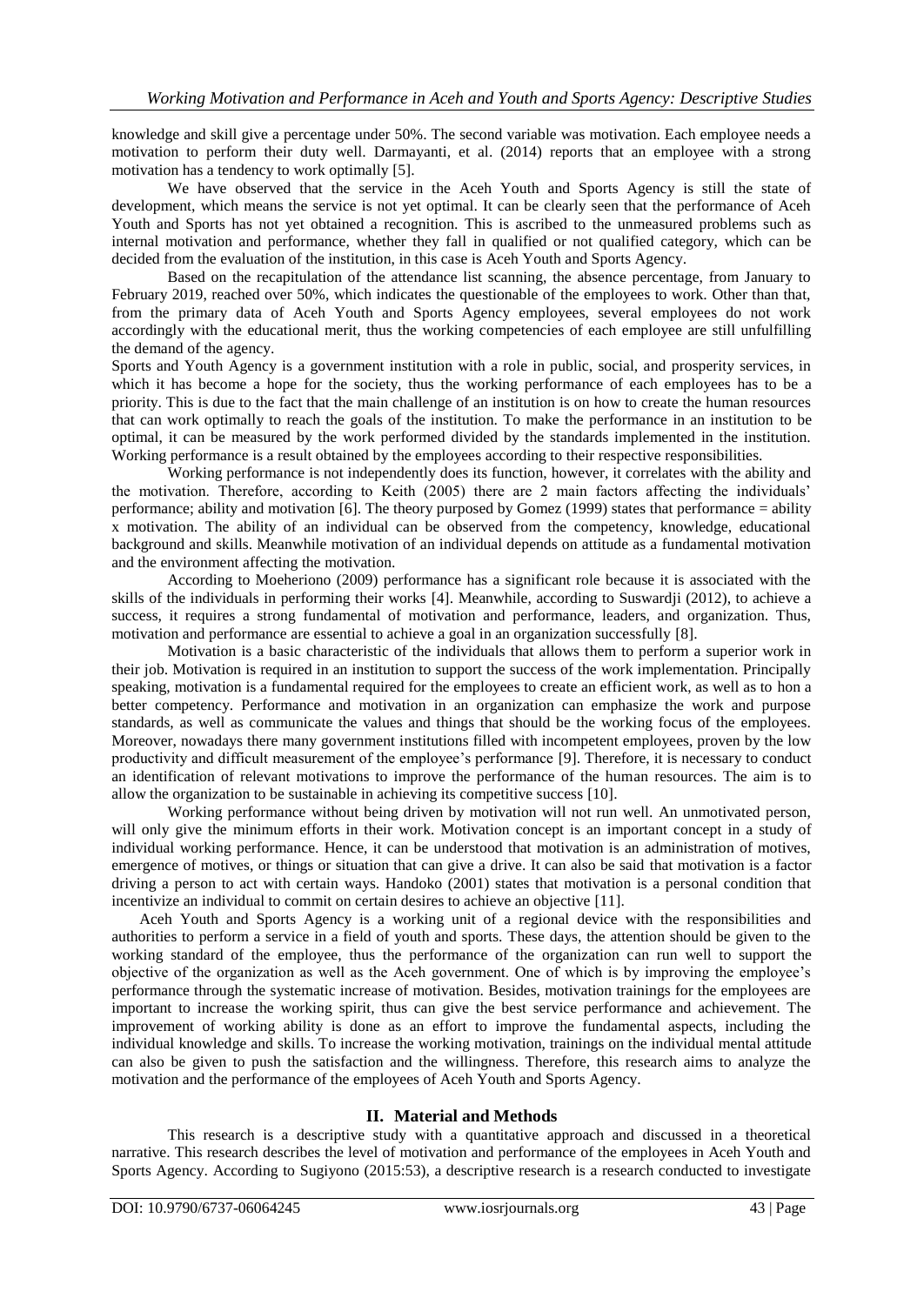the independent variable, either only on 1 variable or more, without a comparative or a correlative study with the other variable [12]. Apart of descriptive analysis, an associative study is also conducted with the aim to see the correlation of two variables, which are motivation and performance.

The population in research is the entire employees of Aceh Youth and Sports Agency with a total number of 117. Then with a purposive sampling technique, the 98 samples were taken from the departments of youth, training and sports achievement upgrading, facilities and infrastructures, sports development, and secretariat.

Data collection process in this study was carried out through the distribution of questionnaire, directly given to the employees within 3 days. The questionnaire had been validated beforehand. The analysis was conducted in level scales with several calculations of the average and percentage of passion, correlation test, coefficient of determination, and hypothesis test.

# **III. Result and Discussion**

Based on the results or findings of this research, which include the data analysis on motivation and performance of the employees in Aceh Youth and Sports Agency, where the calculation with level scales and simple correlation have been done, it is found that the variables fall have a good significance.

For motivation, the level scale is made with the following categories; low, medium, and high. The categories are indicated by the average of the total score of each questionnaire, in which, if the score is less than 91, it falls to a low motivation category; if the score is between 91-143, it falls in medium category; and if the score is above 143, it falls in high category. Meanwhile for performance, the categories are also the same (low, medium, and high), but has difference range of score to indicate the category. If the score is less than 56, the performance is considered low; if the score is between 56-88, it is considered medium; if the score is above 88, it is considered high.

Based on the range of score, it can be concluded that the average motivation level of the employees in Aceh Youth and Sports Agency falls in high category (152.74) with the following details: (1) 6 respondents (6.13%) give the total scores that fall in low category, (2) 13 respondents (13.36%) give the total scores that fall in medium category, and (3) the other 79 respondents (80.61%) contribute high category. It can be concluded that the motivation of the employees in Aceh Youth and Sports Agency still needs to be improved, observed from the indicators of achievement, self-development, recognition, incentive, and relationship between the coworkers.

The average level of performance of the employees in Aceh Youth and Sports Agency is in a high category (97.03), with the following details: (1) 3 respondents (3.06%) gives the average total score that falls in low category, (2) 18 respondents (18.37%) contributes for medium category, and (3) the other 77 respondents (78.57%) are in high category. Therefore, it can be concluded that the performance of the employees in Aceh Youth and Sports Agency still leaves rooms for improvements. The employees are expected to reach the level of superior performance, especially in term of the human resource ability, thus, each employee can perform the work professionally according to their respective professional backgrounds.

Based on the conclusions stated above, the level of motivation and performance of the employees in Aceh Youth and Sports Agency are in high category. Therefore, it is interesting to see the correlation between the two variables, to figure out whether or not there is a significant correlation between the motivation and the performance of the employees in Aceh Youth and Sports Agency working environment.

It is found that the motivation and the performance have strong correlation with each other with  $r =$ 0.68, where the motivation contributes 46.24% towards the performance, while the rests (53.76%) are affected by other factors. The results signify the importance of support and encouragement, either intrinsically or extrinsically, to increase the motivation and the performance of the employees in Aceh Youth and Sports Agency to the excellent level, especially when it comes to public services.

We conclude that the motivation is the first foundation that needs to be reinforced to induce the spirit of working, in order to realize the reliable workforce. We also notice that the performance is driven by the presence of internal motivation to obtain ones' goal or dream. Other than having a strong motivation, it is a must for the employee to have a self-competence and knowledge regarding their respective job descriptions. We also acknowledge the role of the institution head in scrutinizing the employee's performance, where it is also found to give a working motivation.

# **IV. Conclusion**

Based on the data analysis carried out in this research, in which it has been formulated based on the hypothesis of this research using level scale calculation and simple correlation test, it can be concluded that: (1) The average level of motivation of the employees in Aceh Youth and Sports Agency is high (152.74), with the following details: (a) 6 respondents (6.13%) are in low category, (b) 13 respondents (13.26%) are in medium category. and the other 79 respondents (80.61%) are in high category; (2) The average level of performance of